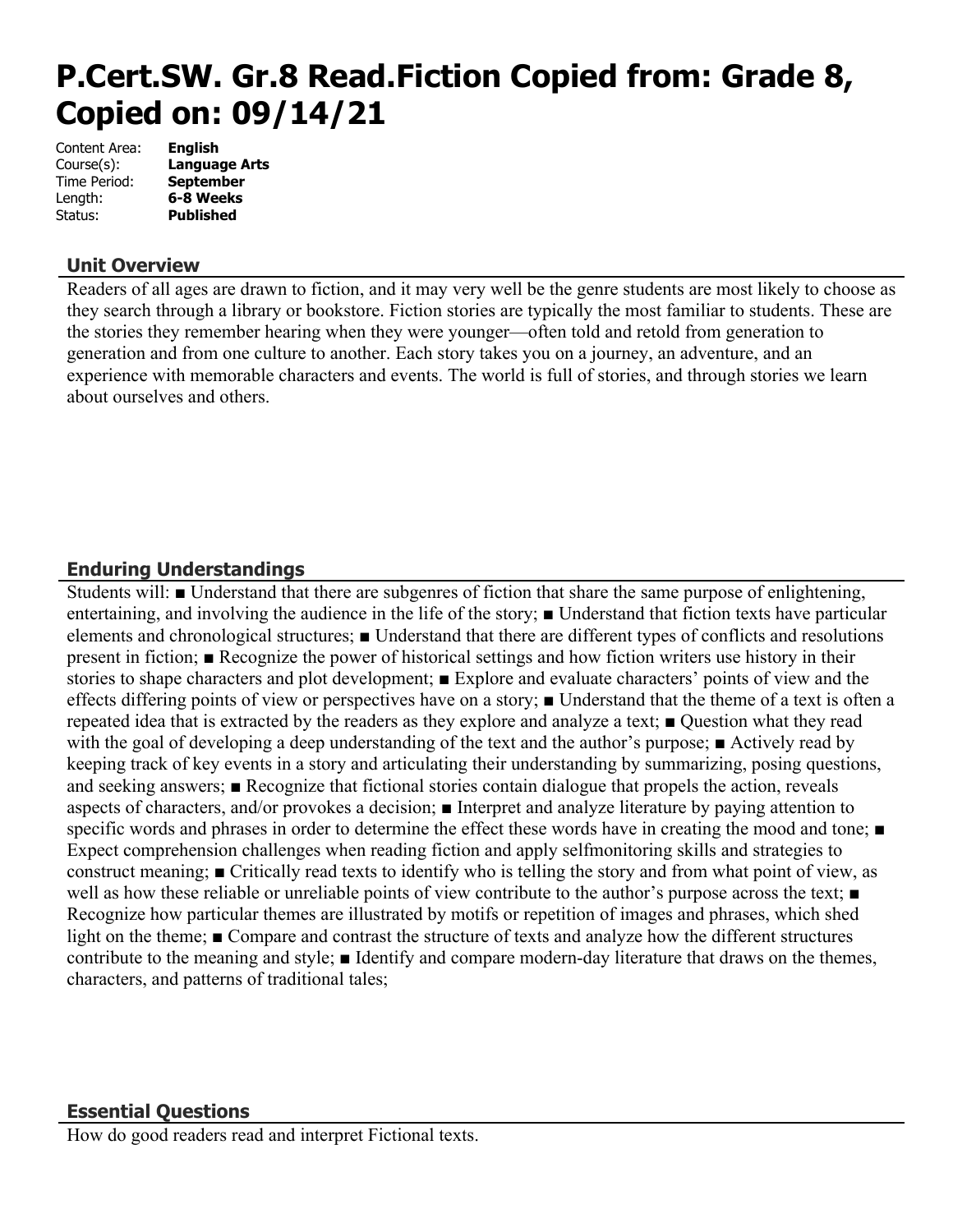## **Instructional Strategies & Learning Activities**

Interactive Read-Aloud Lessons

Lesson 1: The World of Fiction uses all mentor texts from the unit, specifically Patrol: An American Soldier in Vietnam by Walter Dean Myers. Rationale: Readers understand that there are subgenres of fiction texts that share the same purpose of enlightening, entertaining, and involving the audience in the life of the story. Students will expand their understanding of fiction by asking questions and gathering information about fiction subgenres. Common Core State Standards: RL.8.1, RL.8.3, RL.8.5, SL.8.1, SL.8.6, RL.8.10, RI.8.10, SL.8.4, L.8.1, L.8.3, L.8.6, W.8.10 Skills and Strategies: Text and Genre Features/Structure, Using Schema, Questioning, Monitoring and Repairing Comprehension, Speaking to Communicate, Listening and Responding, Engaging in Discussion/ Collaborating

Lesson 2: Story Elements and Structure uses all mentor texts from the unit, specifically "What's the Worst That Could Happen?" by Bruce Coville in 13 by James Howe (Ed.), and "Life Changing" by Mark Hamilton from the Fiction Shared Texts. Rationale: Readers understand that fiction texts have particular elements and chronological structures. Students will explore a realistic fiction text, paying particular attention to the story elements, as well as how scenes or chapters fit together to create an overall narrative structure. Common Core State Standards: RL.8.1, RL.8.3, RL.8.5, SL.8.1, SL.8.6, RL.8.10, RI.8.10, SL.8.4, L.8.1, L.8.2, L.8.3, L.8.6, W.8.4, W.8.10 Skills and Strategies: Text and Genre Features/Structure, Using Schema, Questioning, Speaking to Communicate, Listening and Responding, Engaging in Discussion/Collaborating

Lesson 3: Exploring Conflicts and Resolutions uses "The Fog Horn" in A Sound of Thunder & Other Stories by Ray Bradbury. Rationale: Readers understand that there are different types of conflicts present in fiction. Students will analyze fiction stories to identify the type, nature, and resolution of conflicts in order to understand how they move the stories along and reveal aspects of the characters. Common Core State Standards: RL.8.1, RL.8.3, RL.8.5, SL.8.1, SL.8.6, RL.8.10, RI.8.10, SL.8.4, L.8.1, L.8.2, L.8.3, L.8.6, W.8.4, W.8.10 Skills and Strategies: Text and Genre Features/Structure, Questioning, Visualizing, Making Inferences, Monitoring and Repairing Comprehension, Speaking to Communicate, Listening and Responding, Engaging in Discussion/ Collaborating

Lesson 4: The Power of Settings in a Historical Fantasy Text uses Along the River: A Chinese Cinderella Novel by Adeline Yen Mah. Rationale: Readers recognize the power of historical settings and how fiction writers use history in their stories to shape characters and plot development. Students will analyze the relationship among historical settings, characters, and plot development. Common Core State Standards: RL.8.1, RL.8.3, RL.8.5, SL.8.1, SL.8.6, RL.8.10, RI.8.10, SL.8.4, L.8.1, L.8.2, L.8.3, L.8.6, W.8.4, W.8.10 Skills and Strategies: Text and Genre Features/Structure, Questioning, Visualizing, Making Inferences, Monitoring and Repairing Comprehension, Speaking to Communicate, Listening and Responding, Engaging in Discussion/ Collaborating

Lesson 5: Exploring Characters and Their Points of View uses Along the River: A Chinese Cinderella Novel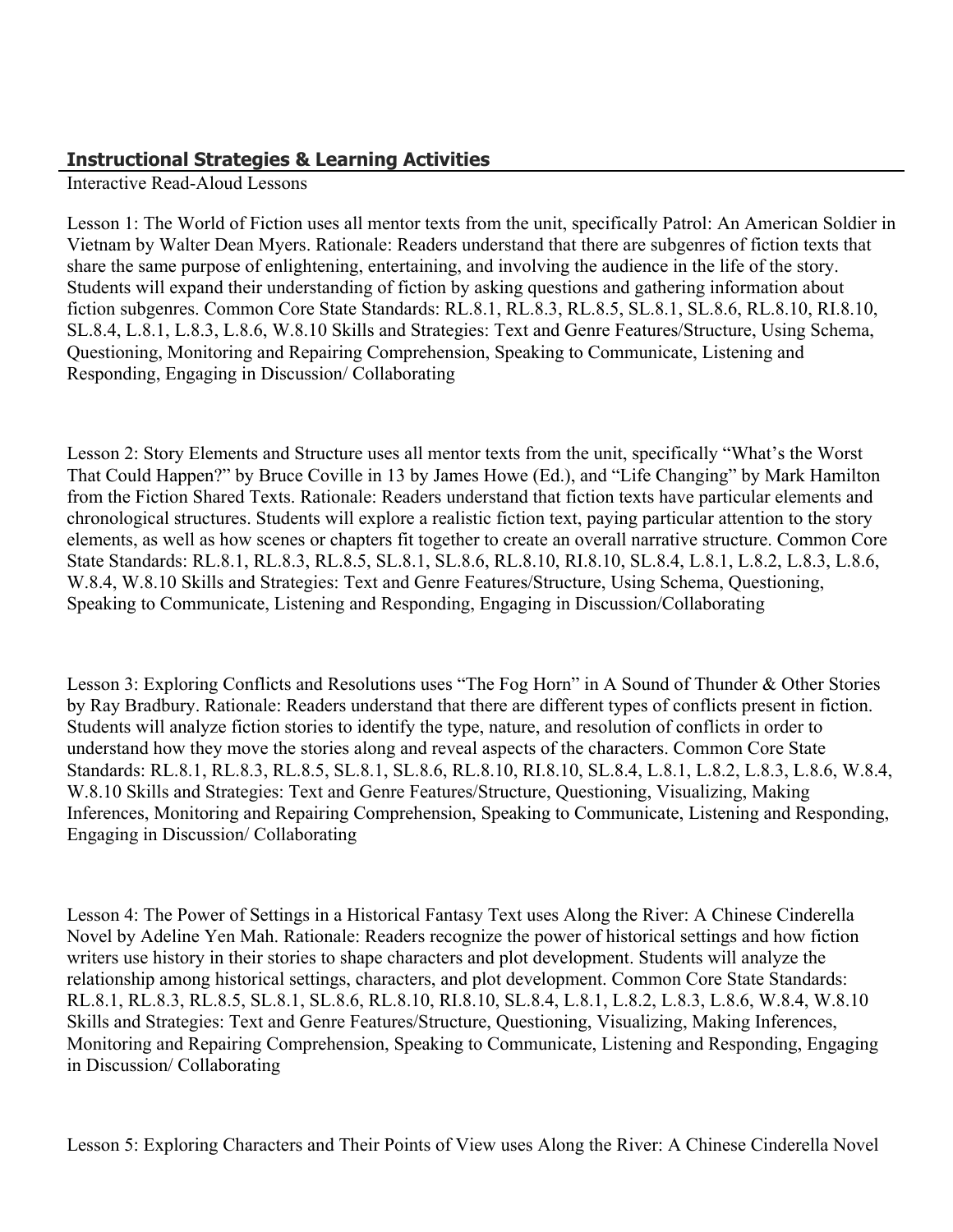by Adeline Yen Mah and "Invincible" by Mark Hamilton from the Fiction Shared Texts. Rationale: Readers of fiction explore and evaluate characters' points of view and the effects differing points of view or perspectives have on a story. Students will explore, evaluate, and analyze characters and their points of view, citing implicit and explicit textual evidence. Common Core State Standards: RL.8.1, RL.8.3, RL.8.4, RL.8.6, SL.8.1, SL.8.6, L.8.4, RL.8.10, RI.8.10, SL.8.4, L.8.1, L.8.3, L.8.6, W.8.4, W.8.10 Skills and Strategies: Using Schema, Visualizing, Making Inferences, Speaking to Communicate, Listening and Responding, Engaging in Discussion/Collaborating

Lesson 6: Identifying the Theme or Central Idea of a Fiction Text uses Along the River: A Chinese Cinderella Novel by Adeline Yen Mah. Rationale: Readers of fiction understand that the theme of a text is often a repeated idea that is extracted by the readers as they explore and analyze a text. Students will determine the theme or the central idea of a text and analyze its development and relationship to the characters, setting, and plot over the course of the story. Common Core State Standards: RL.8.3, RL.8.5, RL.8.6, RL.8.9, SL.8.1, SL.8.2, SL.8.6, RL.8.10, RI.8.10, SL.8.4, L.8.1, L.8.2, L.8.3, L.8.6, W.8.4, W.8.10 Skills and Strategies: Text and Genre Features/Structure, Using Schema, Monitoring and Repairing Comprehension, Finding Word Meaning (Vocabulary), Speaking to Communicate, Listening and Responding, Engaging in Discussion/Collaborating

Lesson 7: Asking Critical Questions uses Along the River: A Chinese Cinderella Novel by Adeline Yen Mah. Rationale: Readers question what they read with the goal of developing a deep understanding of the text and the author's purpose. Students will analyze what they read to identify the critical questions that emerge from characters' actions. Common Core State Standards: RL.8.1, RL.8.2, RI.8.1, SL.8.1, SL.8.6, RL.8.10, RI.8.10, SL.8.4, L.8.1, L.8.2, L.8.3, L.8.6, W.8.4, W.8.10 Skills and Strategies: Text and Genre Features/Structure, Using Schema, Questioning, Making Inferences, Determining Importance, Synthesizing, Monitoring and Repairing Comprehension, Speaking to Communicate, Listening and Responding, Engaging in Discussion/Collaborating

Lesson 8: Active Reading uses "A Sound of Thunder" in A Sound of Thunder & Other Stories by Ray Bradbury. Rationale: Readers actively read by keeping track of key events in a story and articulating their understanding by summarizing, posing questions, and seeking answers. Students will focus on reading actively and critically, paying attention to what they are thinking as they read and annotate a text. Common Core State Standards: RL.8.1, RL.8.4, SL.8.1, RL.8.10, RI.8.10, SL.8.4, SL.8.6, L.8.1, L.8.2, L.8.3, L.8.5, L.8.6, W.8.4, W.8.10 Skills and Strategies: Text and Genre Features/Structure, Using Schema, Questioning, Visualizing, Making Inferences, Monitoring and Repairing Comprehension, Speaking to Communicate, Listening and Responding, Engaging in Discussion/Collaborating

Lesson 9: Dialogue Develops Characters and Propels the Action uses "The Tell-Tale Heart" in The Tell-Tale Heart and Other Stories by Edgar Allan Poe and "Sarah's Triumph" by Lisa Trow from the Fiction Shared Texts. Rationale: Readers recognize that fictional stories contain dialogue that propels the action, reveals aspects of the characters, and/or provokes a decision. Students will analyze the dialogue in a drama and how it builds characterization and moves the story forward. Common Core State Standards: RL.8.1, RL.8.3, RL.8.4, RL.8.6, SL.8.1, SL.8.2, SL.8.6, RL.8.10, RI.8.10, SL.8.4, L.8.1, L.8.2, L.8.3, L.8.6, W.8.4, W.8.10 Skills and Strategies: Text and Genre Features/Structure, Using Schema, Questioning, Making Inferences, Determining Importance, Synthesizing, Speaking to Communicate, Listening and Responding, Engaging in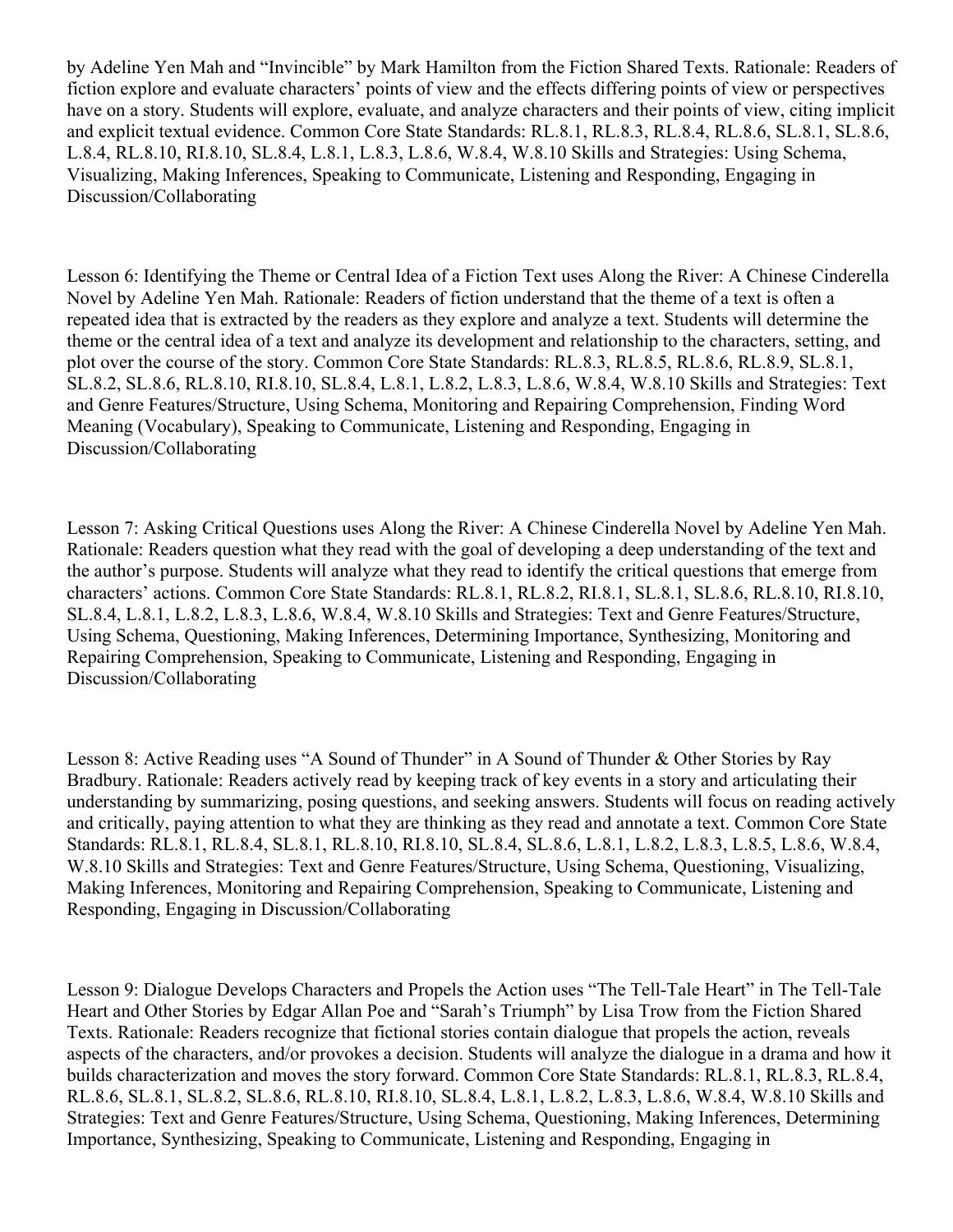#### Mini-Lessons

Lesson 1: Tone, Mood, and Meaning uses "The Tell-Tale Heart" in The Tell-Tale Heart and Other Stories by Edgar Allan Poe. Rationale: Readers interpret and analyze literature by paying attention to specific words and phrases in order to determine the effect these words have in creating the mood and tone. Students will analyze the impact of specific word choices on meaning and tone by exploring how an author uses literary language and devices across a text. Common Core State Standards: RL.8.1, RL.8.3, RL.8.4, SL.8.1, L.8.4, L.8.5, RL.8.10, RI.8.10, SL.8.6, L.8.1, L.8.2, L.8.3, L.8.6, W.8.4, W.8.10 Skills and Strategies: Text and Genre Features/Structure, Using Schema, Questioning, Making Inferences, Determining Importance, Synthesizing, Finding Word Meaning (Vocabulary), Speaking to Communicate, Listening and Responding, Engaging in Discussion/Collaborating

Lesson 2: Monitoring Comprehension uses "The Tell-Tale Heart" in The Tell-Tale Heart and Other Stories by Edgar Allan Poe. Rationale: Effective readers expect comprehension challenges when reading fiction texts. Students will identify textual challenges and flexibly use a range of strategies in order to determine meaning and enhance their comprehension. Common Core State Standards: RL.8.1, RL.8.4, SL.8.1, L.8.4, L.8.5, RL.8.10, RI.8.10, SL.8.6, L.8.1, L.8.2, L.8.3, L.8.6, W.8.4, W.8.10 Skills and Strategies: Text and Genre Features/Structure, Using Schema, Questioning, Visualizing, Making Inferences, Monitoring and Repairing Comprehension, Finding Word Meaning (Vocabulary), Speaking to Communicate

Lesson 3: Examining Points of View uses "A Sound of Thunder" in A Sound of Thunder & Other Stories by Ray Bradbury, "The Tell-Tale Heart" in The Tell-Tale Heart and Other Stories by Edgar Allan Poe, and "Sarah's Triumph" by Lisa Trow from the Fiction Shared Texts. Rationale: Readers of fiction consider who is telling the story and from what perspective it is being told as they read critically. Students will analyze how writers develop reliable and unreliable points of view over the course of a text, which leads the readers to begin to infer the writers' message or purpose. Common Core State Standards: RL.8.1, RL.8.3, RL.8.5, SL.8.1, RL.8.10, RI.8.10, SL.8.4, SL.8.6, L.8.1, L.8.2, L.8.3, L.8.6, W.8.4, W.8.10 Skills and Strategies: Text and Genre Features/Structure, Questioning, Visualizing, Making Inferences, Monitoring and Repairing Comprehension, Speaking to Communicate, Listening and Responding, Engaging in Discussion/ Collaborating

Lesson 4: Motif and Theme uses "Life Changing" by Mark Hamilton from the Fiction Shared Texts. Rationale: Readers of fiction recognize that stories have particular themes illustrated by motifs or the repetition of images and phrases. Students will identify the repetition of images, words, and/or phrases that illustrate the motif, which sheds light on the theme. Common Core State Standards: RL.8.1, RL.8.2, RL.8.5, SL.8.1, RL.8.10, RI.8.10, SL.8.6, L.8.1, L.8.2, L.8.3, L.8.6, W.8.4, W.8.10 Skills and Strategies: Text and Genre Features/Structure, Questioning, Making Inferences, Determining Importance, Synthesizing, Speaking to Communicate, Listening and Responding, Engaging in Discussion/ Collaborating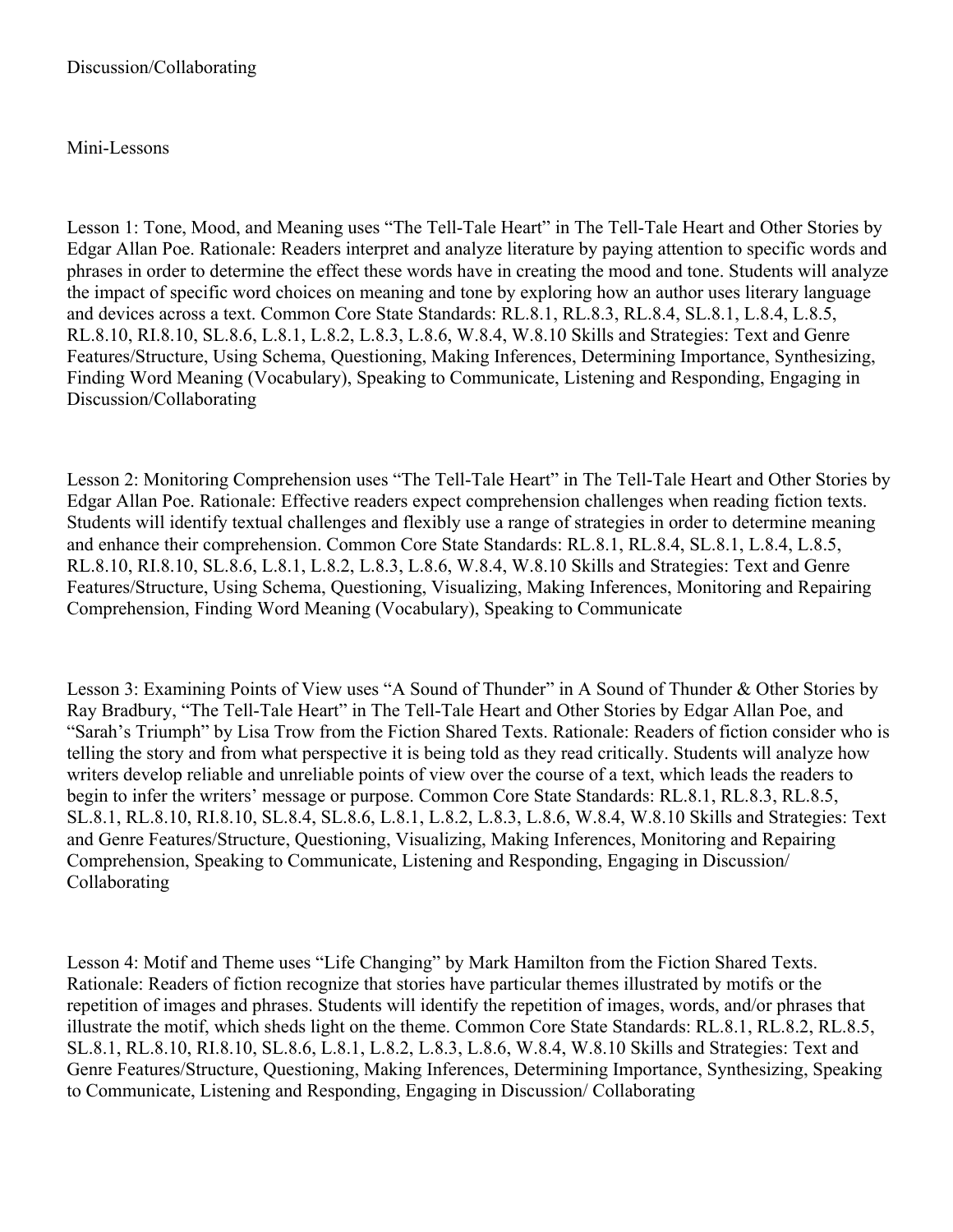Lesson 5: Analyzing Structure and Meaning uses Patrol: An American Soldier in Vietnam by Walter Dean Myers and "The Fog Horn" in A Sound of Thunder & Other Stories by Ray Bradbury. Rationale: Readers of fiction compare and contrast the structure of texts and analyze how the different structures contribute to the texts' meaning and style. Students will compare and contrast two texts and analyze how the differing structures contribute to their meaning and style. Common Core State Standards: RL.8.1, RL.8.2, RL.8.4, RL.8.5, SL.8.1, RL.8.10, RI.8.10, SL.8.4, SL.8.6, L.8.1, L.8.2, L.8.3, L.8.5, L.8.6, W.8.10 Skills and Strategies: Text and Genre Features/Structure, Using Schema, Visualizing, Making Inferences, Determining Importance, Synthesizing, Speaking to Communicate, Listening and Responding, Engaging in Discussion/Collaborating

Lesson 6: A Modern Take on a Traditional Tale uses "Cinderella" by Charles Perrault and Along the River: A Chinese Cinderella Novel by Adeline Yen Mah. Rationale: Readers take notice of modern-day literature that draws on the themes, characters, and patterns of traditional tales. Students will reflect on, analyze, and discuss how archetypal elements can be found in both traditional and modern-day fiction. Common Core State Standards: RL.8.1, RL.8.4, RL.8.6, RL.8.9, SL.8.1, SL.8.4, RL.8.10, RI.8.10, SL.8.6, L.8.1, L.8.2, L.8.3, L.8.6, W.8.4, W.8.10 Skills and Strategies: Text and Genre Features/Structure, Using Schema, Questioning, Determining Importance, Synthesizing, Speaking to Communicate, Listening and Responding, Engaging in Discussion/Collaborating

Lesson 7: Reflect, Write, Discuss uses 13 by James Howe (Ed.). Rationale: Readers engage in collaborative discussions on a range of texts, topics, and issues. Students will consider critical questions, record their ideas, and participate in conversations with peers, building on others' ideas and expressing their own clearly. Common Core State Standards: RL.8.1, RL.8.2, RL.8.3, RL.8.4, RL.8.5, SL.8.1, SL.8.4, L.8.5, W.8.9, RL.8.10, RI.8.10, SL.8.6, L.8.1, L.8.2, L.8.3, L.8.6, W.8.4, W.8.10 Skills and Strategies: Text and Genre Features/Structure, Using Schema, Making Inferences, Determining Importance, Synthesizing, Speaking to Communicate, Listening and Responding, Engaging in Discussion/ Collaborating

Lesson 8: Comparing Fiction Texts to Other Media Versions uses "The Tell-Tale Heart" from The Tell-Tale Heart and Other Stories by Edgar Allan Poe and a video of "The TellTale Heart." Rationale: Readers of fiction compare and contrast texts with movie, stage, audio, or multimedia versions that address similar stories and themes. Students will identify and analyze distinct ways various media address a familiar story through discussion and writing. Common Core State Standards: RL.8.1, RL.8.2, RL.8.3, RL.8.5, RL.8.6, RL.8.7, SL.8.1, SL.8.2, L.8.5, W.8.9, RL.8.10, RI.8.10, SL.8.6, L.8.1, L.8.2, L.8.3, L.8.6, W.8.4, W.8.10 Skills and Strategies: Text and Genre Features/Structure, Using Schema, Questioning, Visualizing, Making Inferences, Determining Importance, Synthesizing, Speaking to Communicate, Listening and Responding, Engaging in Discussion/Collaborating

Lesson 9: Synthesizing – An Extended Written Response uses Patrol: An American Soldier in Vietnam by Walter Dean Myers and "A Sound of Thunder" in A Sound of Thunder & Other Stories by Ray Bradbury. Rationale: Readers use writing as a tool to reflect upon, synthesize, and communicate ideas they have drawn from analyzing and making connections across texts. Students will interpret, analyze, and make connections across two mentor texts and synthesize the new information in a written response. Common Core State Standards: RL.8.1, RL.8.2, RL.8.3, RL.8.5, RL.8.7, SL.8.1, SL.8.2, SL.8.4, SL.8.5, L.8.5, W.8.9, RL.8.10, RI.8.10, SL.8.6, L.8.1, L.8.2, L.8.3, L.8.6, W.8.4, W.8.10 Skills and Strategies: Text and Genre Features/Structure, Using Schema, Making Inferences, Determining Importance, Synthesizing, Speaking to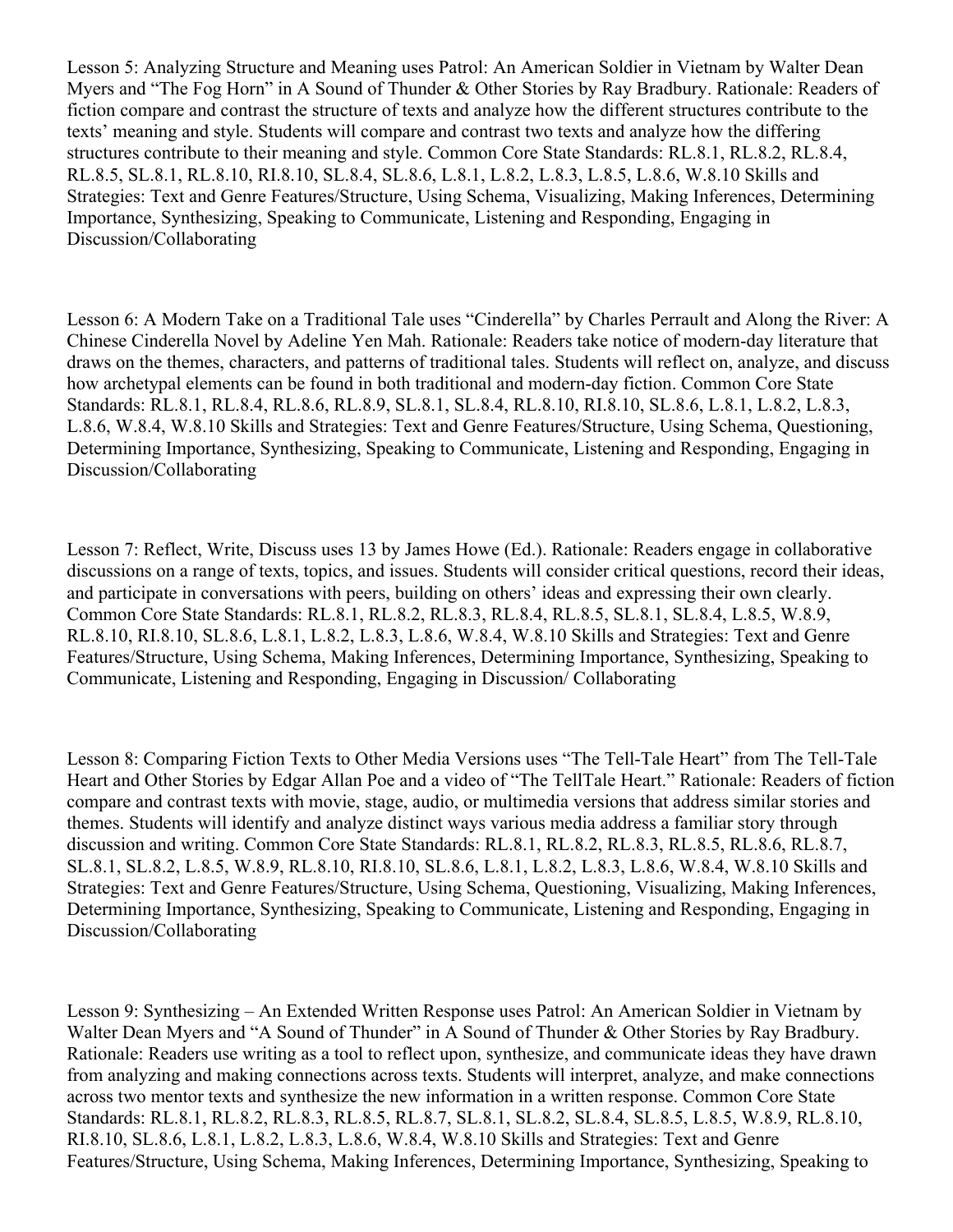# **Integration of 21st Century Themes and Career Exploration**

| CRP.K-12.CRP2        | Apply appropriate academic and technical skills.                                   |
|----------------------|------------------------------------------------------------------------------------|
| <b>CRP.K-12.CRP5</b> | Consider the environmental, social and economic impacts of decisions.              |
| CRP.K-12.CRP4        | Communicate clearly and effectively and with reason.                               |
| CRP.K-12.CRP11       | Use technology to enhance productivity.                                            |
| CRP.K-12.CRP9        | Model integrity, ethical leadership and effective management.                      |
| CRP.K-12.CRP8        | Utilize critical thinking to make sense of problems and persevere in solving them. |
| <b>CRP.K-12.CRP7</b> | Employ valid and reliable research strategies.                                     |
| CRP.K-12.CRP1        | Act as a responsible and contributing citizen and employee.                        |
| CRP.K-12.CRP6        | Demonstrate creativity and innovation.                                             |
| CRP.K-12.CRP10       | Plan education and career paths aligned to personal goals.                         |

## **Technology Integration**

Students will interact with the lesson through the Smartboard. Students will generate digital projects to document understanding.

| TECH.8.1.5       | Educational Technology: All students will use digital tools to access, manage, evaluate, and<br>synthesize information in order to solve problems individually and collaborate and to<br>create and communicate knowledge. |
|------------------|----------------------------------------------------------------------------------------------------------------------------------------------------------------------------------------------------------------------------|
| TECH.8.1.5.A.2   | Format a document using a word processing application to enhance text and include<br>graphics, symbols and/or pictures.                                                                                                    |
| TECH.8.1.5.A.1   | Select and use the appropriate digital tools and resources to accomplish a variety of tasks<br>including solving problems.                                                                                                 |
| TECH.8.1.5.A.CS2 | Select and use applications effectively and productively.                                                                                                                                                                  |
| TECH.8.1.5.D.CS1 | Advocate and practice safe, legal, and responsible use of information and technology.                                                                                                                                      |

## **Interdisciplinary Connections**

Various disciplines will be explored through group texts and individual leveled, choice texts.

#### **Differentiation**

Students will have access to leveled libraries of a variety of texts and be able to choose based on interest.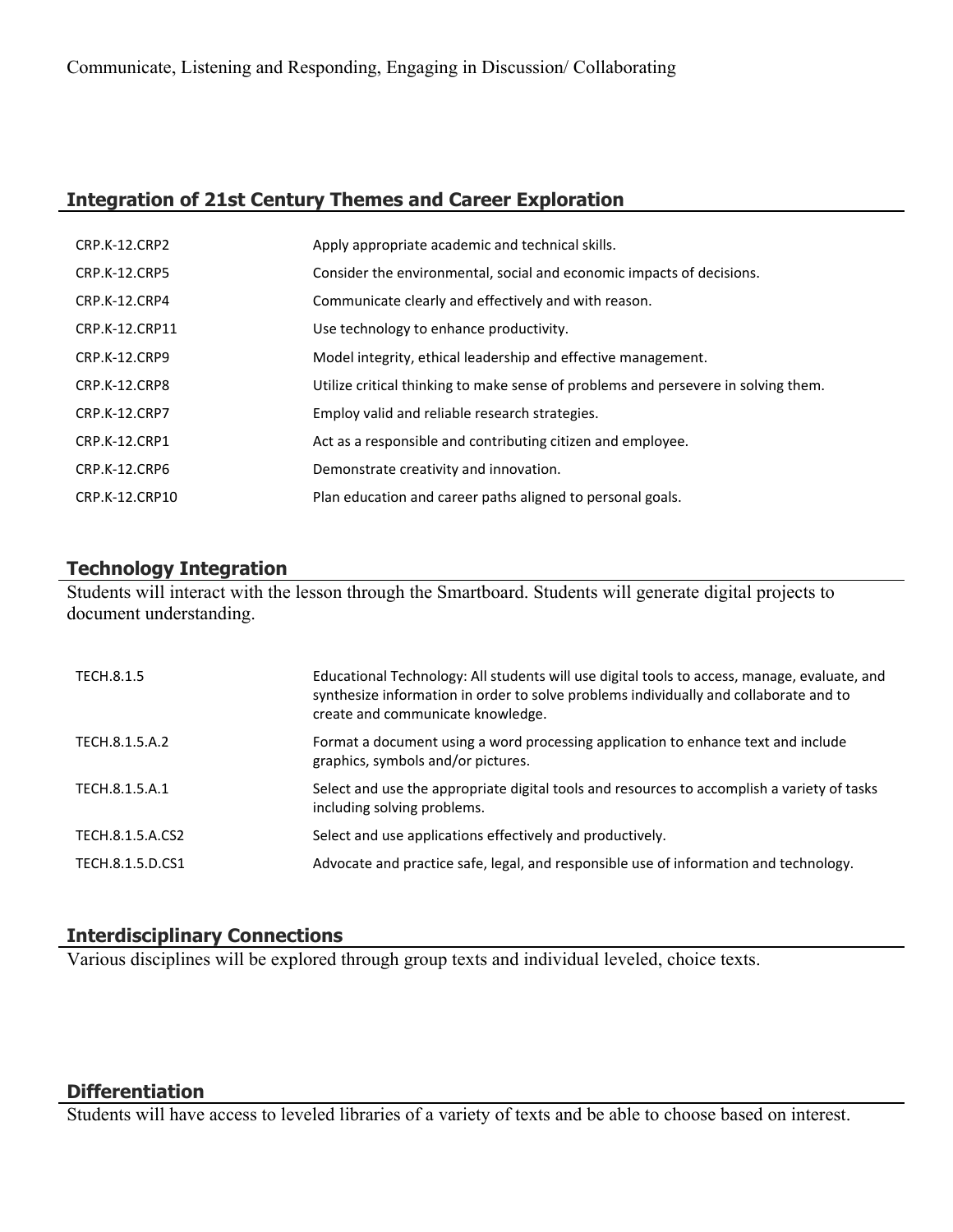## **Modifications & Accommodations**

IEP and 504 accommodations will be utilized.

### **Benchmark Assessments**

Writing Samples

Aimsweb

Linkit testing 3 times a year.

#### **Formative Assessments**

**Discussion** 

Teacher observation

worksheets

projects

teacher made tests

# **Summative Assessments**

Unit assessments

 Summative Assessment Students will read the stories "The End of an Era" by Lisa Trow and "Apartment 4B" by Lisa Trow in order to answer selected and constructed response questions.

#### **Instructional Materials**

Instructional material with the Schoolwide, Inc. unit,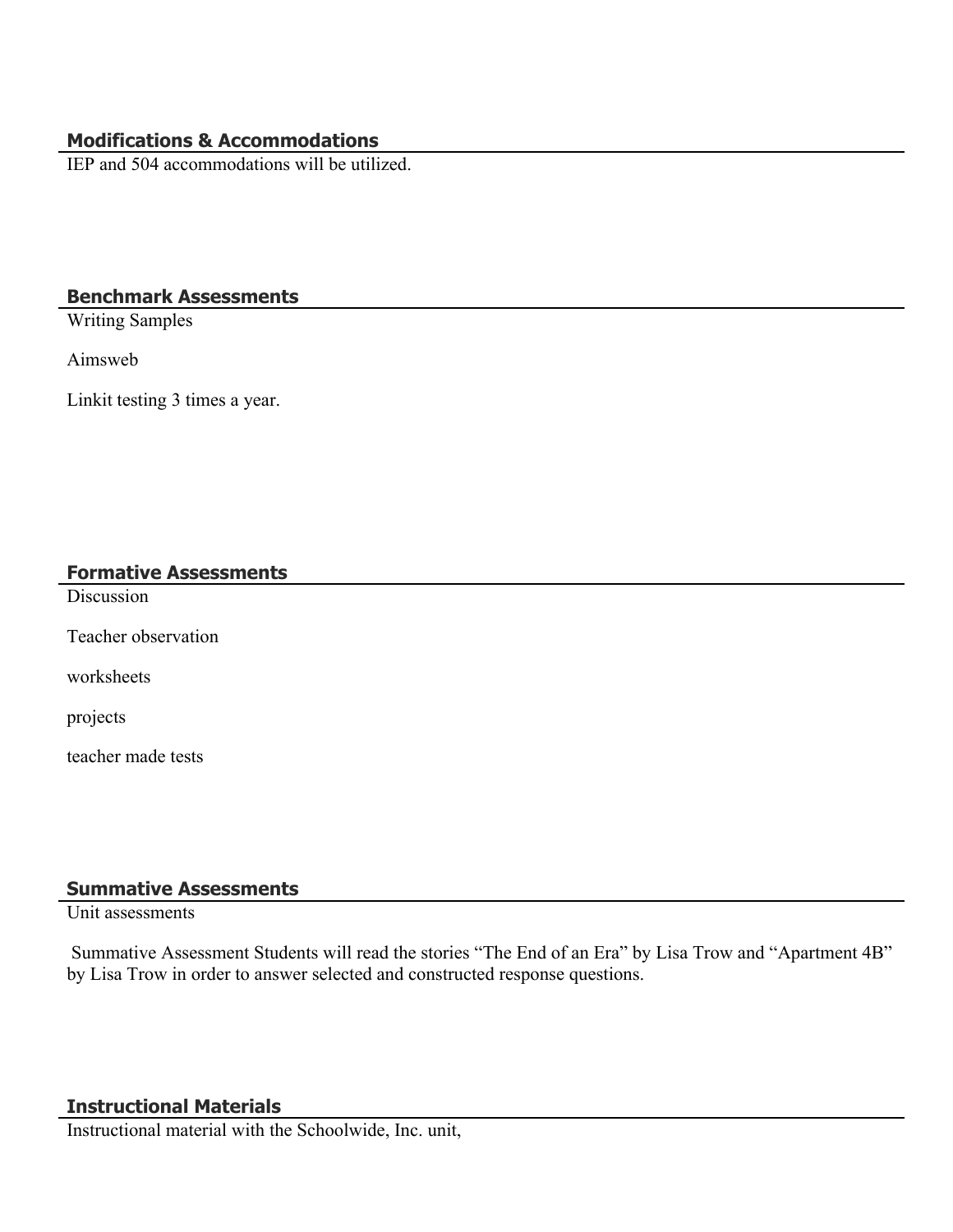#### Mentor texts

13: Thirteen Stories Stories That Capture the Agony and Ecstasy of Being Thirteen by James Howe (Ed.) Along the River: A Chinese Cinderella Novel by Adeline Yen Mah Patrol: An American Soldier in Vietnam by Walter Dean Myers A Sound of Thunder & Other Stories by Ray Bradbury The Tell-Tale Heart and Other Stories by Edgar Allan Poe Fiction Shared Texts "Invincible" by Mark Hamilton "Life Changing" by Mark Hamilton "Sarah's Triumph" by Lisa Trow

| <b>Standards</b> |                                                                                                                                                                                                                                                                                                                                       |
|------------------|---------------------------------------------------------------------------------------------------------------------------------------------------------------------------------------------------------------------------------------------------------------------------------------------------------------------------------------|
| LA.RL.8.10       | By the end of the year read and comprehend literature, including stories, dramas, and<br>poems at grade level text-complexity or above, scaffolding as needed.                                                                                                                                                                        |
| LA.SL.8.4        | Present claims and findings, emphasizing salient points in a focused, coherent manner<br>with relevant evidence, sound valid reasoning, and well-chosen details; use appropriate<br>eye contact, adequate volume, and clear pronunciation.                                                                                            |
| LA.SL.8.5        | Integrate multimedia and visual displays into presentations to clarify information,<br>strengthen claims and evidence, and add interest.                                                                                                                                                                                              |
| LA.SL.8.6        | Adapt speech to a variety of contexts and tasks, demonstrating command of formal<br>English when indicated or appropriate.                                                                                                                                                                                                            |
| LA.RI.8.1        | Cite the textual evidence and make relevant connections that most strongly supports an<br>analysis of what the text says explicitly as well as inferences drawn from the text.                                                                                                                                                        |
| LA.L.8.1         | Demonstrate command of the conventions of standard English grammar and usage when<br>writing or speaking.                                                                                                                                                                                                                             |
| LA.L.8.2         | Demonstrate command of the conventions of standard English capitalization, punctuation,<br>and spelling when writing.                                                                                                                                                                                                                 |
| LA.L.8.5         | Demonstrate understanding of figurative language, word relationships, and nuances in<br>word meanings.                                                                                                                                                                                                                                |
| LA.W.8.9         | Draw evidence from literary or informational texts to support analysis, reflection, and<br>research.                                                                                                                                                                                                                                  |
| LA.8.L.8.3       | Use knowledge of language and its conventions when writing, speaking, reading, or<br>listening. Use verbs in the active and passive voice and in the conditional and subjunctive<br>mood to achieve particular effects (e.g., emphasizing the actor or the action; expressing<br>uncertainty or describing a state contrary to fact). |
| LA.L.8.6         | Acquire and use accurately grade-appropriate general academic and domain-specific<br>words and phrases; gather vocabulary knowledge when considering a word or phrase<br>important to comprehension or expression.                                                                                                                    |
| LA.W.8.10        | Write routinely over extended time frames (time for research, reflection,<br>metacognition/self correction, and revision) and shorter time frames (a single sitting or a<br>day or two) for a range of discipline-specific tasks, purposes, and audiences.                                                                            |
| LA.L.8.4         | Determine or clarify the meaning of unknown and multiple-meaning words or phrases<br>based on grade 8 reading and content, choosing flexibly from a range of strategies.                                                                                                                                                              |
| LA.RI.8.10       | By the end of the year read and comprehend literary nonfiction at grade level text-<br>complexity or above, with scaffolding as needed.                                                                                                                                                                                               |
| LA.SL.8.1        | Engage effectively in a range of collaborative discussions (one-on-one, in groups, and<br>teacher-led) with diverse partners on grade 8 topics, texts, and issues, building on others'<br>ideas and expressing their own clearly.                                                                                                     |